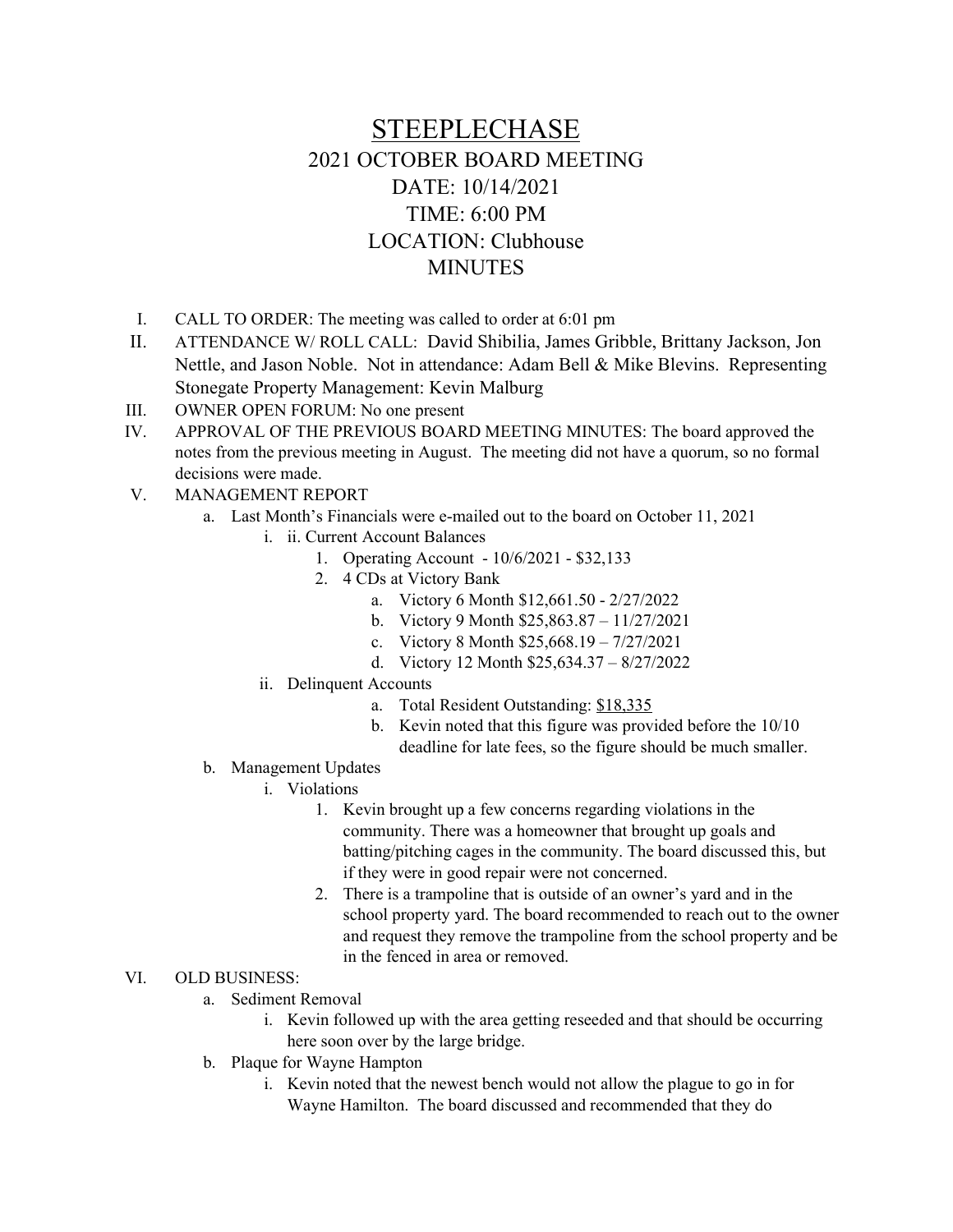something in the Gazebo. Kevin said he would get something together and present to the board.

- c. Plaque box near flags
	- i. David Shibila is reviewing different options for a plaque box near the flags.
- d. Aeration System
	- i. Kevin is following up with The Lake Doctors to find out where they are with the delivery and installation of the aeration system.
- e. Electrical Around Pool
	- i. Kevin last heard that David D. was waiting on some supplies to come in before he started work. Kevin will follow up with him and where he is with the project.
- f. Overall CCR and By-Law Revisions: Driveway Extensions & Emergency Vehicles
	- i. The board is reviewing the bylaws and declarations for any amendment changes to them. Kevin suggested that they include some electronic clauses so meetings can officially be held via electronic means.
- g. Clubhouse Repairs
	- i. These were supposed to be scheduled to occur in October/November. Kevin is going to reach out to AB Contracting and get an update on their timeline.
- h. Clearsite Lots
	- i. Kevin is going to follow up with the builder of these lots to see if they have any plans for the homes being built on them.
- i. Additional Street Llights
	- i. Kevin received the locations of additional streetlights on Wynfair from some homeowners. The board reviewed the locations and agreed they were in good locations. Kevin is going to request quotes for installation from Duke Energy.
- j. Punching Bag
	- i. The board discussed the punching bag and  $Jason$  is going to look into the best location for where it will go.
- k. Beaver and Muskrat
	- i. Kevin reached out to over 10 different companies and personal trappers. Most personal trappers can't do anything until November. A lot of companies kept referring to a different company. There is a company near Steeplechase called CatchPro Nuisance that has done some work for the association in the past. Kevin asked them for a quote, and they came in around \$1,800 and would stay there until the work is completed and caught. This would include the beavers and muskrats. The board agreed they needed to do something and agreed to move forward with CatchPro.
- l. Ages of people allowed at pool on their own.
	- i. The board discussed ages and agreed to send out an e-mail before the next season regarding safety measures and will keep the ages at 14 that kids can be unattended at the pool.

## VII. NEW BUSINESS:

- a. Annual Meeting
	- i. Landscaping around Lake
		- 1. The board agreed that they wanted to keep the grasses around the retention basin but wanted to make an effort to clean out some of the eye sore plants on the path. This will start next year.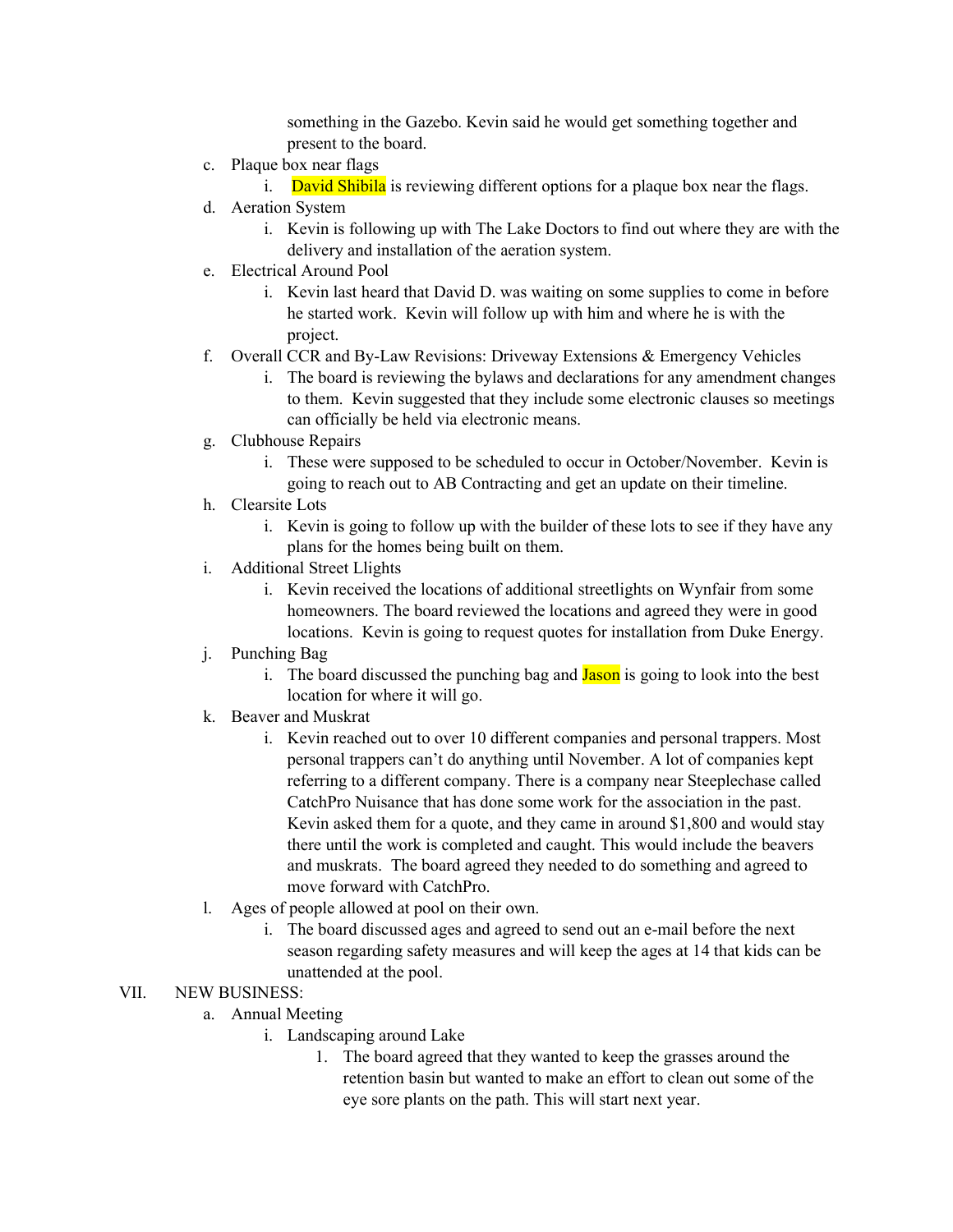- ii. Roadway
	- 1. Winchester No Parking
		- a. Boone County looked at this area and based on the traffic accidents and the angle of the roadway they did not deem this area an issue where adding signage was needed.
	- 2. Grand National Stop Sign Subject to a traffic study
		- a. A request for a stop sign at Grand National and Sheffield was made, but Boone County Public Works noted there was not enough traffic. Kevin clarified that even with the new elementary school traffic it was not enough to warrant a stop sign and he was told that he was correct.
	- 3. No Outlet and slow down sign
		- a. David asked about the no outlet sign and also a slow down sign near the elementary school. Kevin noted he thought that was for Turfrider but would make that request with Boone County Public Works.
- iii. Duke Street Lights
	- 1. Painting
		- a. A homeowner brought up concerns regarding painting of the Duke Lights. Kevin looked into this and in the end, it will be up to the association to address the painting. The board agreed that they need to be done but have other priorities right now to address first.
	- 2. Not straight
		- a. Kevin found one Duke Light that was leaning slightly near the evergreen tree. He called Duke out to look at it and they said there might not be much they can do but would try.
- iv. Walking Path Repairs
	- 1. The board stated they want to look at doing some repairs to certain areas.
- v. American Flags
	- 1. Kevin reached out to the company with the American flags that was recommended during the annual meeting. They were out of stock. Kevin used a different company that provides commercial flags and will monitor to see if they maintain their integrity for a longer period of time.
- b. Landscape Contract
	- i. Kevin presented three bids for the landscape contract (Grounds Systems, GroundsPro, and Creative Image). Grounds Systems, the company that has been used for the last 5 years came in at the best bid around \$28.5k versus rates in the 30k+. The board agreed that staying with Grounds Systems made the most sense and unanimously approved using them for a 3-year contract.
- c. Neighborhood watch
	- i. Kevin reached out to the insurance company, and they had no concerns with a volunteer neighborhood watch. The community could provide basic supplies for them, but the main items were that they could not be paid, and they could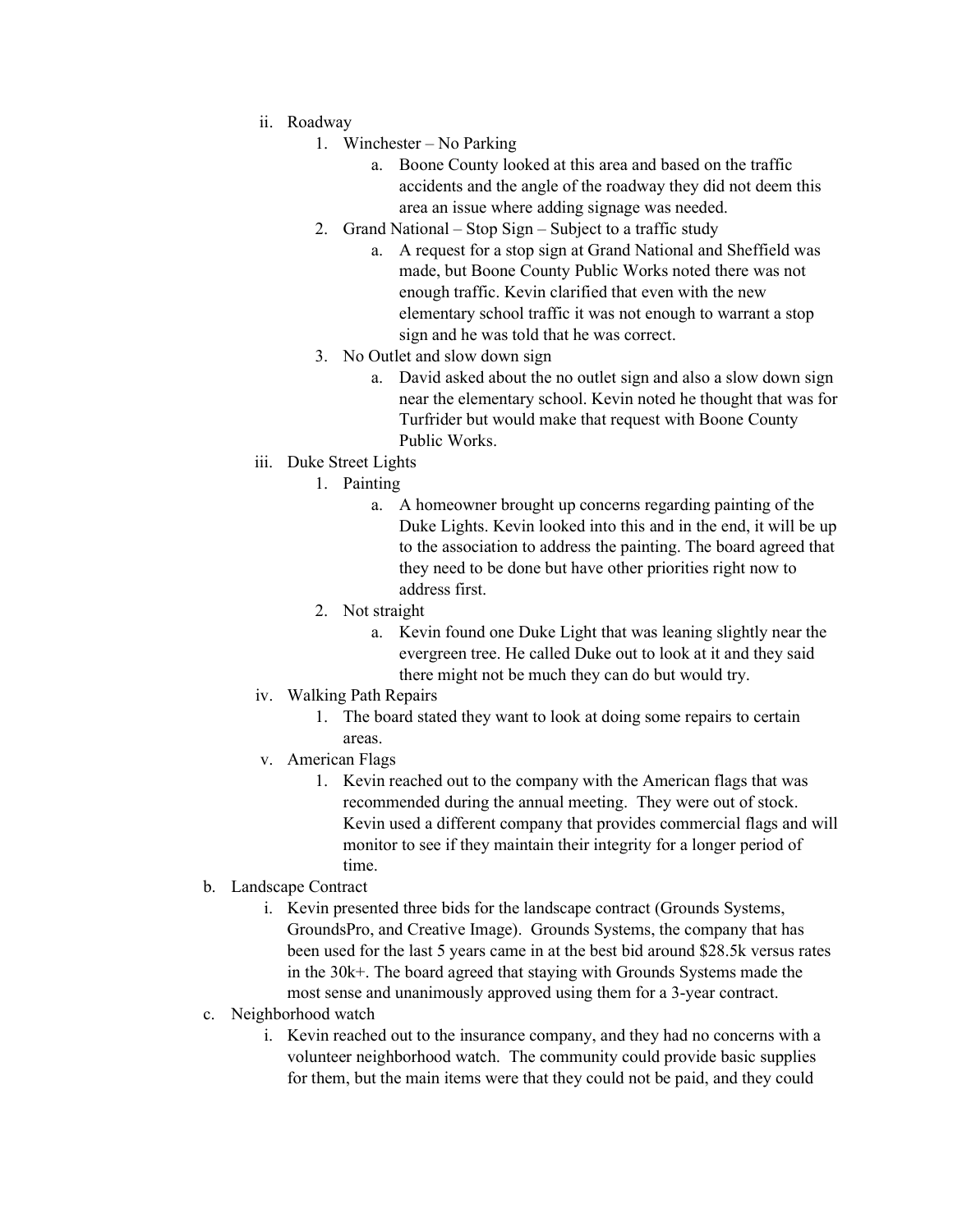not use or be provided with any weapons. The board said they would be supportive of a volunteer group forming knowing this information.

- d. Pool Company Bids
	- i. The swimming bids presented were from Art Daniels, Cincinnati Pool Management, and SwimSafe. Cincinnati Pool came in about \$500 cheaper, but with the recent labor market there have been some concerns with the labor that they get and how effective it has been. They also provided a 2-year contract, so if the association does not like the company, they have them for another year. Art Daniels did a good job with the labor market and were responsive to the issues that came up this year. They also use adults to oversee the pools and chemicals versus teens/young adults. The board agreed that they would prefer to stay with a company that was able to navigate the labor shortage the best.
- e. 2022 Budget
	- i. Kevin shared the 2022 budget with the board. The major driver with the budget is the reserves. The reserve study recommends increasing the amount put into the reserves from \$46,200 to \$61,200. However, it also recommends a balance of a little over 100k. The community already has over 100k. The board can also choose to reduce the amount that they put into the reserves, but the recommendation is that reserve funding is increased to \$91,200 in a few years. The board asked for more time to review the budget. Kevin noted that they can choose to reduce certain areas in the budget if they want.
- f. Late Fees
	- i. An owner who had not been late in the last two years was late the past three quarters. Two were waived due to USPS delays in delivery and it was shared with the owner that the late fee is based on when the payment is received, not when it is post marked. The owner asked if it would be okay to waive this fee. The board said since she had two already waived for the year that this one would not be waived. Kevin will communicate that to the owner.
- g. Pool Construction Quotes
	- i. The board discussed getting quotes for redoing the pool and making it overall larger. Kevin said he would start that process but would most likely not make any progress before the next meeting in a couple of weeks.

## VIII. NEXT MEETING:

- a. The next meeting is scheduled for November 4, 2021. David said he would not be able to attend that meeting.
- IX. ADJOURNMENT: Seeing no more business the meeting was adjourned at 8:03 pm